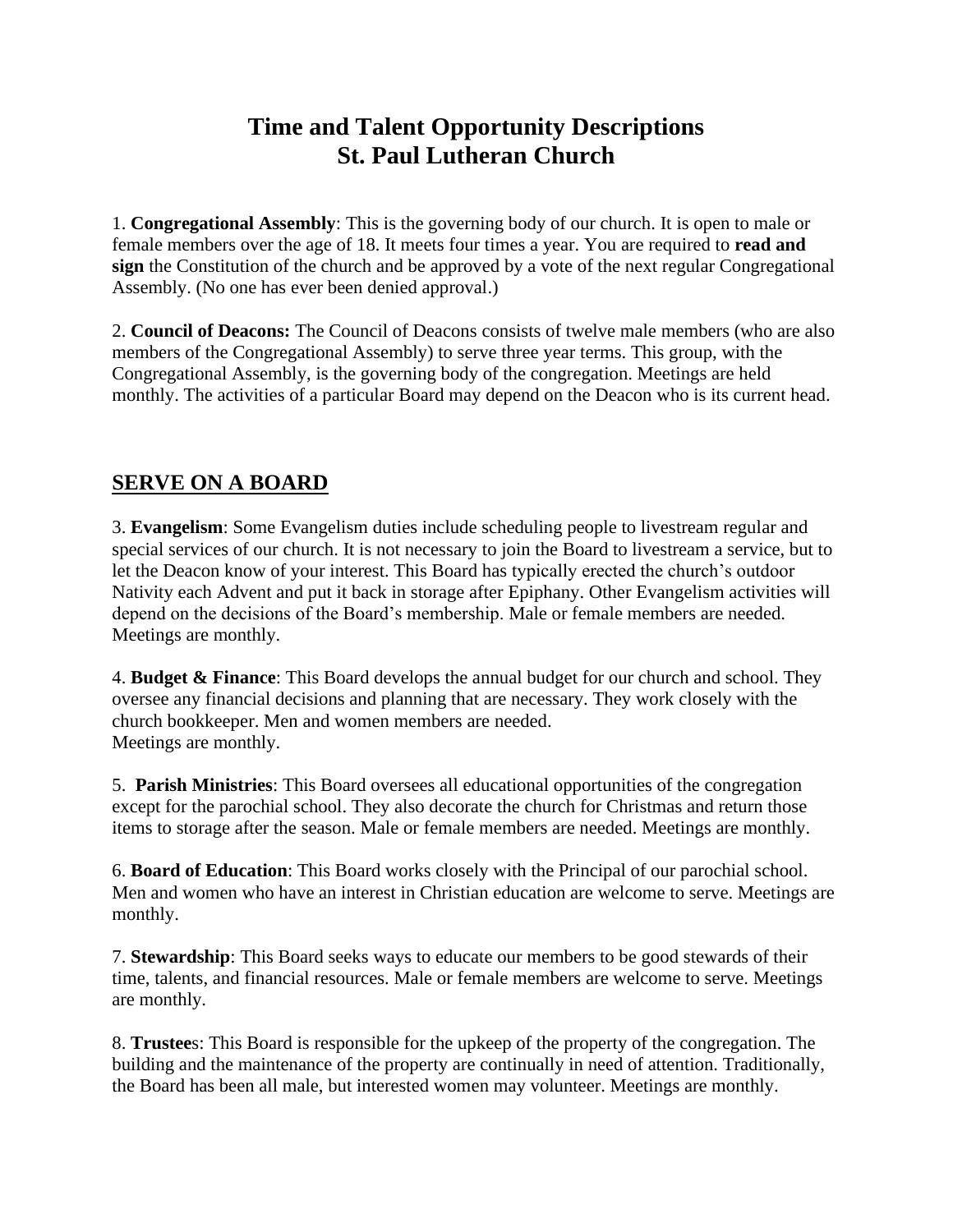### **WORSHIP PARTICIAPTION**

9. **Greeters**: Greet worshipers prior to services, extending friendliness to those arriving for worship, whether they are members or visitors.

10. **Worship Assistant**: Male members assist with Distribution of Holy Communion; they may light candles depending on the Acolyte schedule.

11. **Acolyte**: Normally, these are unconfirmed youth, although older youth or even adults may be requested. These duties consist of lighting and extinguishing candles and other details as required by the pastors. Male or female members are needed.

12. **Assist the Elderly**: Provide transportation to and from church services. Adults who are able to drive members to worship and return them to their homes are greatly appreciated.

13. **Choir**: Our Mixed Choir needs singing voices in all sections, soprano, alto, tenor, and bass. Adults and youth of both genders are welcome.

14. **Hand Bell Choir**: We have a three-octave set of handbells organized in several age groups. Speak with the Music Director to find the best group for you.

15. **Play an Instrument:** Piano, organ, brass, woodwind, strings, percussion, and other orchestral or band instruments are needed to enrich our worship services. Contact the Music Director to volunteer your talents.

16. **Sponsor New Members**: Volunteer to be a mentor to new members who are joining our congregation by adult instruction or transfer from another congregation. This would include anything that would help new members feel "at home" in our church: sitting together at worship, Bible study, attending church events, be available to answer any questions or any gestures of your own thoughtfulness.

17. **Usher:** Men (teen or adult) are needed to collect offerings and direct Communicants to the Altar. Bulletin distribution is included, as well as ringing the church bell at the beginning of worship and at other times during the service as needed.

18. **Altar Guild**: This group consists of several teams of women who set the Altar for Holy Communion. They change Altar cloths to coincide with the Church Year and put the Communion items away after proper cleaning. They are also responsible for any flowers that are displayed in the chancel or near the Altar. Depending on the membership of the group, you would serve five or six weekends a year.

19. **Maintain Worship Items in Church**: Men or women may help with the supervision and repair of such things as hymnal repair/replacement, hymn boards, pew racks and candelabras (repair and polishing).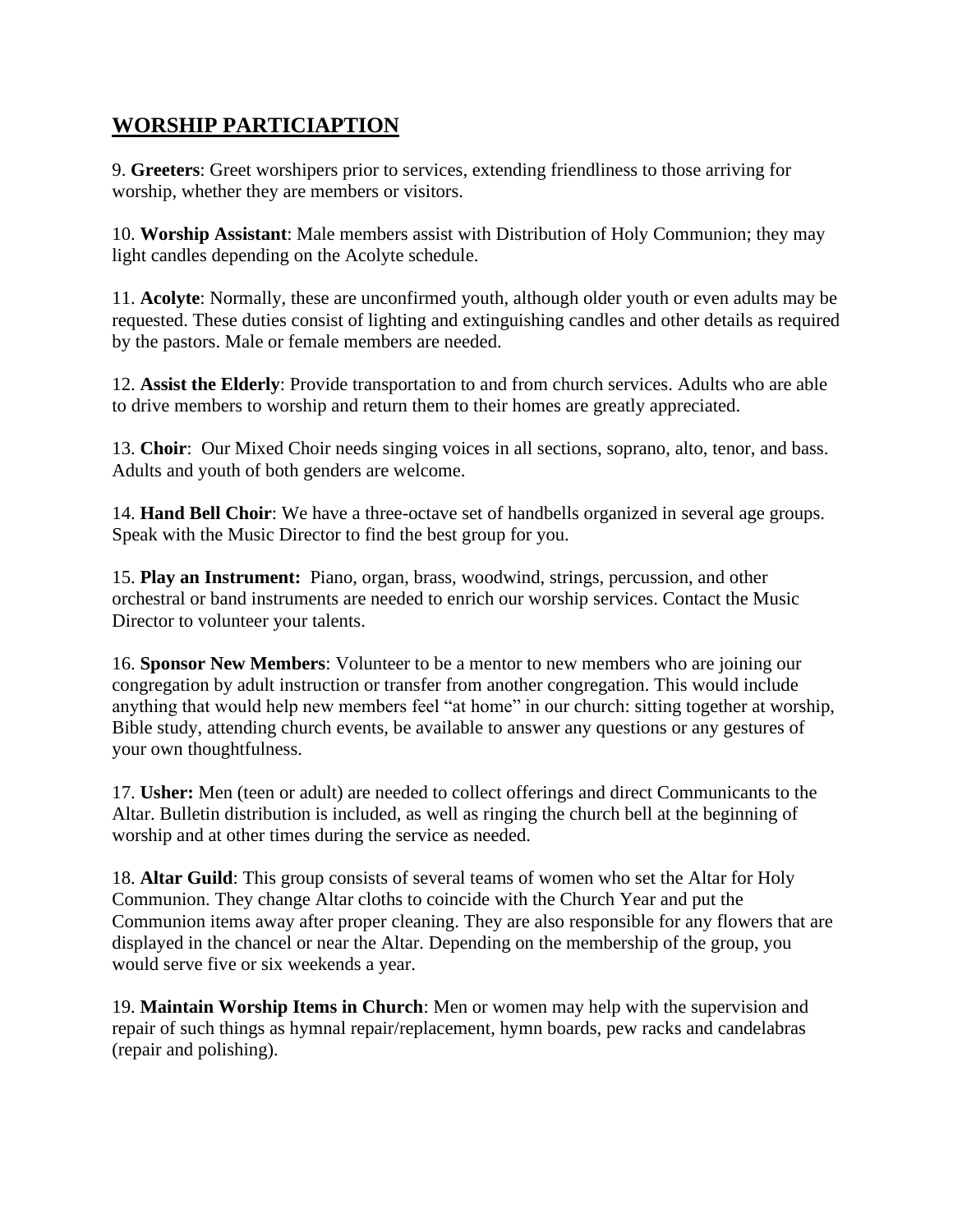20. **Live Stream Church Services**: Men or women or youth may operate the cameras and technology for our livestreaming of regular weekend services, as well as special worship services, and funerals. Some training is necessary. The schedule is flexible.

21. **Nursing Home Chapel Assistance**: Lakeview Nursing Home Chapel Service is held at 3:00 p.m. offered by our congregation on the 4<sup>th</sup> and 5<sup>th</sup> Fridays of each month. Pianists are needed, but also people who distribute bulletins, and greet attendees are necessary.

22. **Funeral Service Assistant:** This opportunity is for able-bodied men, women, or teens. The volunteer must have the physical strength to toll (not ring) the bell during the processional and recessional at the service, and during the Lord's Prayer (unless it is sung). You may also be asked to light and extinguish the Pascal Candle and turn the recording system on and off. Training will be provided. People who serve need to be available when funerals are scheduled – that is why we need a lot of volunteers for this.

### **OUTREACH OPPORTUNITIES**

23. **Visit Home-Bound Members:** Schedule a time to visit members who are home bound and in need of some company. Men, women, or teens may volunteer and will be matched to appropriate church members.

24. **Deliver Meals on Wheels**: Men, women, or teens who are licensed drivers may volunteer to take meals to homes in and near Fairmont. Our congregation is assigned the month of July each summer.

25. **Pen Pals for Shut-Ins**: People of all ages (who are able to compose sentences and write them) are matched with people who would enjoy receiving mail. Birthday and other types of cards or letters may be sent; in-home visits might also be appropriate.

26. **Church Float Committee**: Our church has a float for area parades that was constructed in observance of our 125<sup>th</sup> anniversary. Men, women, teens, children, and families may volunteer to prepare the float for parades that are held in town. The Fairmont Glows parade and the summer parades are the most typical. This committee would obtain more lights, etc., and get the float ready for each event. The group can grow and change; volunteering once does not mean you are committed for all future events! Therefore, a lot of volunteers would be helpful.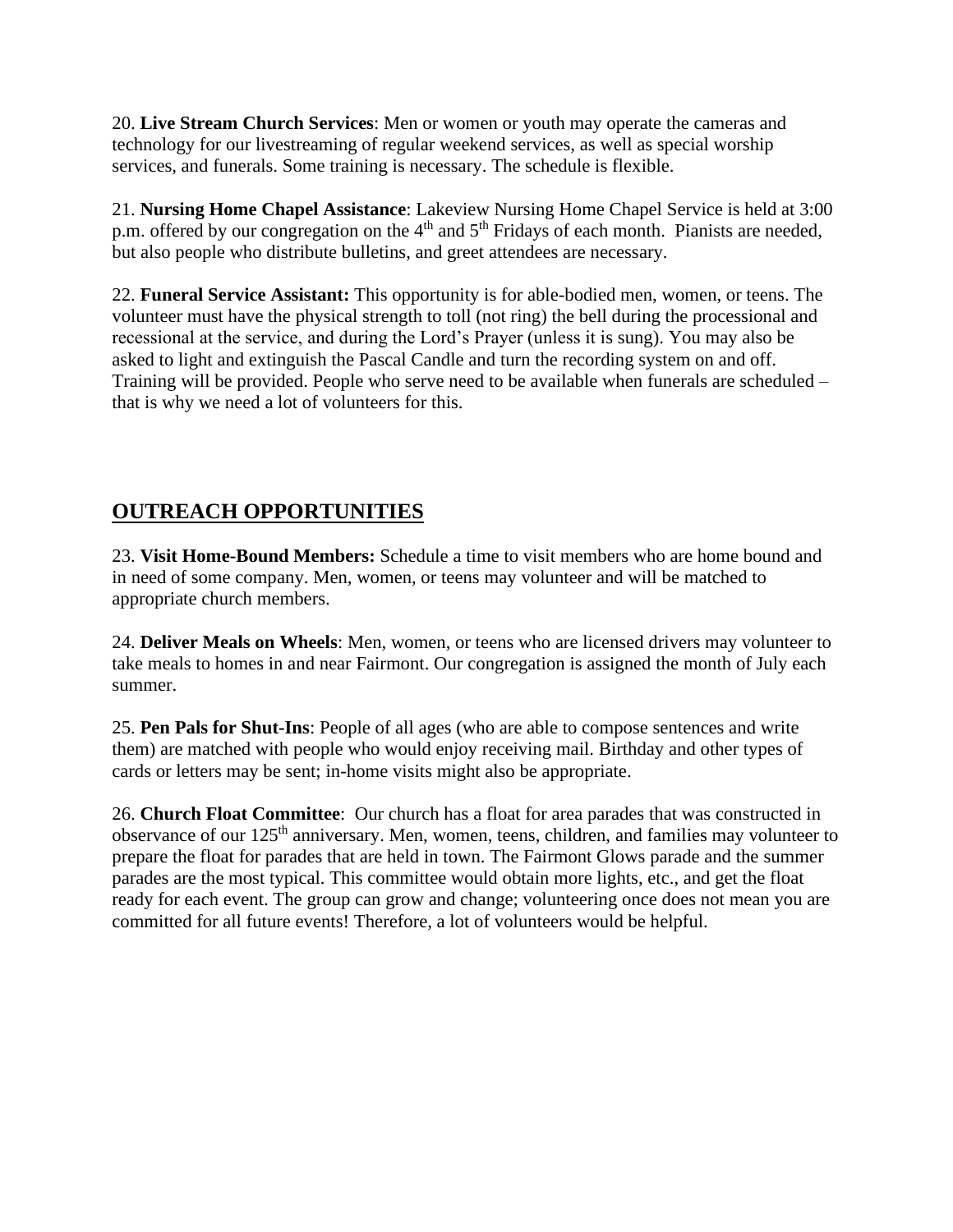### **SCHOOL OPPORTUNITIES (Background Check required)**

27. **School Library**: Adults who are available during the school day are needed for checking out books and reshelving books. Currently, the library is open on Wednesday and Thursday mornings during the school year.

28. **Substitute Teacher**: Adults who have teaching credentials are needed when faculty members are ill or need to be away from the classroom.

29. **Coach Athletic Teams**: Adults who are knowledgeable in various sports may offer to coach or assist another person in teaching the athletics involved.

30. **Officiate Sporting Events**: Referees who know how to officiate are needed during the school year depending on the season.

31. **After School Activities**: Responsible adults to supervise after school care are needed during the school year.

32. **Public Relations/Parent-Teacher League**: Adults who are supportive of St. Paul Lutheran School meet periodically to discuss ways to promote the parochial school.

## **PARISH EDUCATION**

33. **Sunday School**: Men and women are needed to teach classes, help with music, work with various pageants (Christmas and/or Easter) and coordinate with the Sunday School Superintendent.

34. **Youth Bible Class**: Adult men and women who enjoy teenagers are important to serve as role models and instructors for youth Bible classes.

35. **Vacation Bible School**: Adults and teens are needed to teach classes, help with music, organize and teach arts/crafts projects, prepare and serve snacks. VBS has often been held in cooperation with Immanuel Lutheran Church.

36. **Adult Bible Class**: Just show up and learn! You may enjoy coffee and a doughnut. You may wish to take a turn preparing and serving the coffee and getting the doughnuts from whichever store is currently being utilized.

37. **Men's Bible Study**: This group meets at McDonald's. Those who wish to order breakfast typically arrive around 6:30 a.m. The study begins at 6:45 a.m. and concludes by 7:30 a.m. Bring your Bible!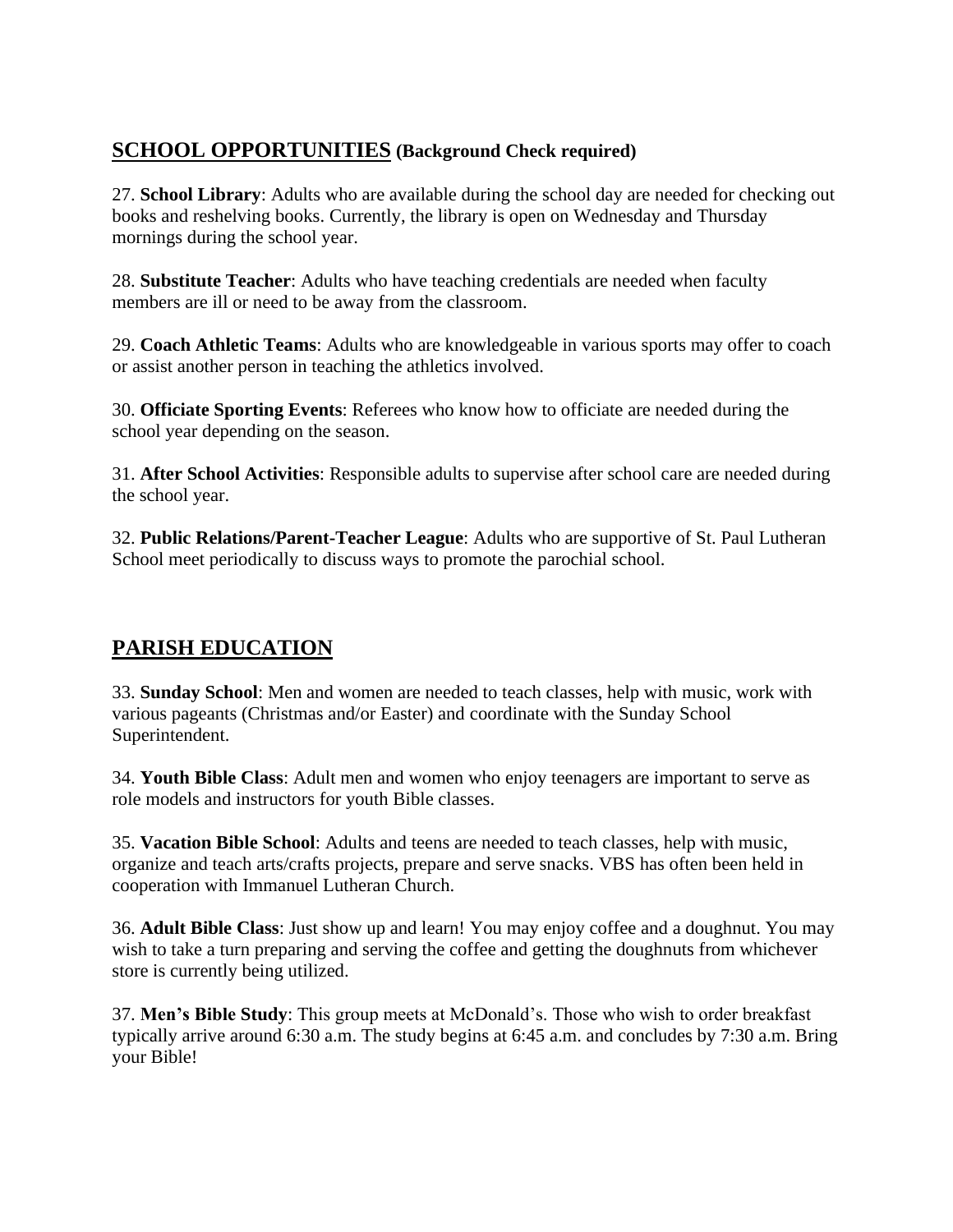38. **Lead a Bible Study:** This would be done in coordination with the pastor who would approve the materials and planning.

## **ORGANIZATIONAL OPPORTUNITIES**

39. **LWML** (Lutheran Women's Missionary League): All women members of St. Paul Lutheran Church are automatically members of this group; however, if you would like to be an active member you may attend the semi-monthly meetings on the first Thursday of most months. You may wish to join a Circle. The Clara and Eve Circles usually have an additional meeting on most months as desired. Contact the LWML President to find a circle right for you. The Members-at-Large Circle doesn't do additional meetings but attends the LWML meetings.

40. **LLL** (Lutheran Layman's League): Adult men and women meet on the first Saturday morning at McDonald's for a breakfast and fellowship. Various projects are undertaken.

41. **Social Club**: Adults who enjoy fun social activities, such as attending Moon Dog baseball games, bowling and other fun events are welcome. There is no set schedule, but your suggestions for activities are welcome. This group meets occasionally.

# **LIMITED FREQUENCY ACTIVITIES**

42. **Fair Food Stand**: The Fair Stand is open during the Martin County Fair each year. The proceeds are used to support various church and mission projects. The duties vary from working at the Fair Stand or in the church kitchen for pie preparation and various other duties. There is always a need for workers. People of all ages from mid-elementary school age through adults can find something to do!

43. **Martin Luther High School Delegate**: Adults who are supportive of our Christian high school may represent our congregation at the regular meetings of the high school delegate meetings.

44. **Gala/Ham Supper/Other Fundraisers**: There are many levels of participation to get such events organized.

45. **Church and School Maintenance**: Occasional work days are scheduled for cleaning, repair, painting, and miscellaneous. The Trustees are in charge.

46. **Annual Clean-up Days**: This often is concerned with the outdoor property of our campus. The Trustees are in charge.

47. **Funerals and Special Events**: Typically, a lunch is offered following funeral services. Also, occasional gatherings are scheduled for when new pastors or workers are installed in office in our congregation. Farewell and retirement observances and other miscellaneous events may occur. Serving tables, kitchen help, planning of the event, decorating, etc. might be involved.